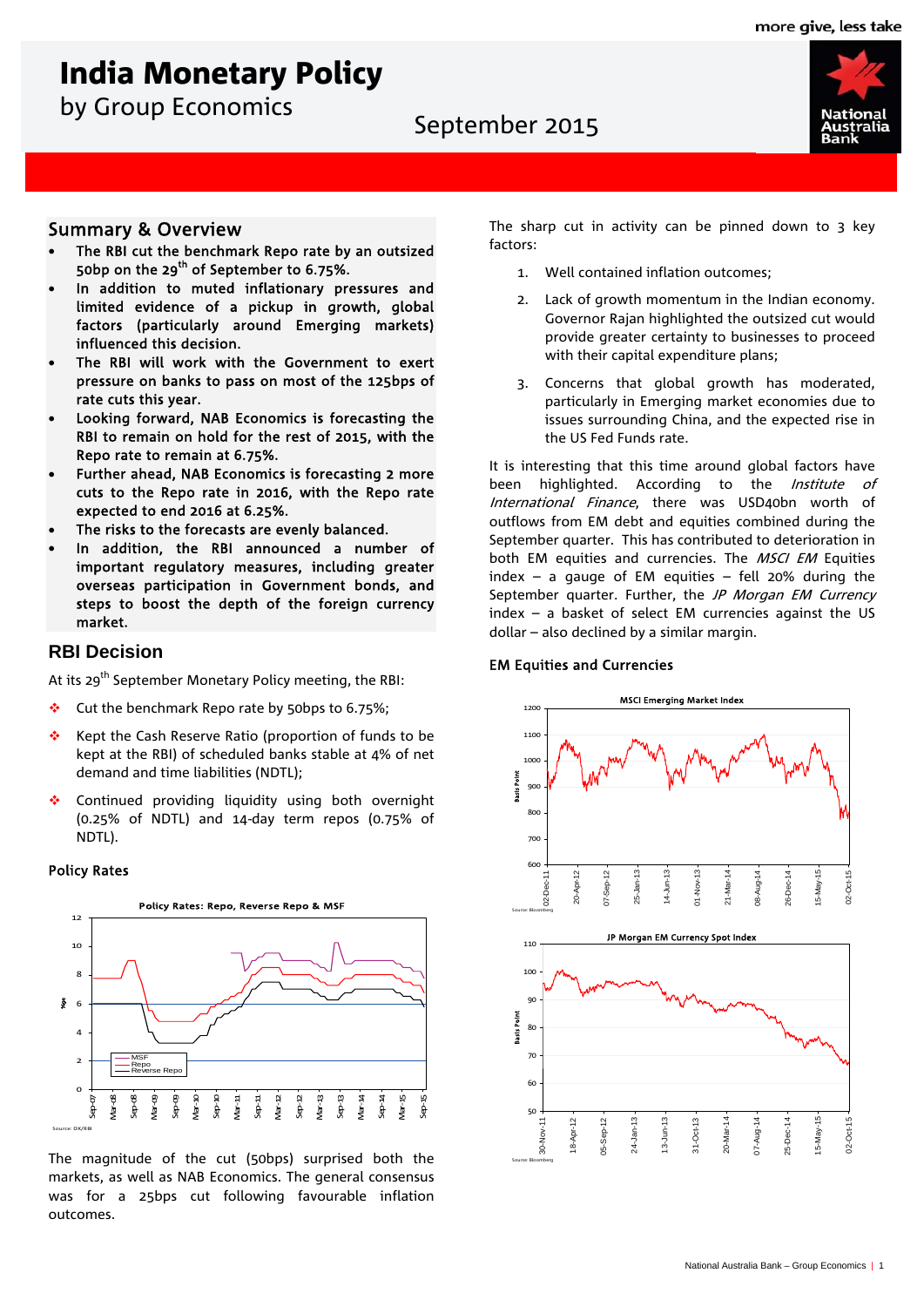### Prices and Activity

Inflationary pressure abated in August, with the Headline CPI (the target for monetary policy) declining to 3.66% over the year. This was the lowest outcome since November 2014, and has been partly impacted by supportive base effects. Despite a 14% monsoon deficiency, food prices rose by a modest 2.2%. The latter reflects, in part, efforts by the Government to improve food supply, including taking measures against hoarding, as well as incentivising imports of select commodities. In the food category, pulses (25.8%), spices (8.4%) and protein-rich products such as meat and fish (5.8%) rose higher than the average. Conversely, cereals (1.2%) and fruit (1%) recorded below average price rises. Advance estimates from the Ministry of Agriculture point to increased food grain production this year, assisted by timely advisories and ongoing efforts at monitoring seed and fertiliser availability.

Finally, wholesale prices declined by -5% over the year to August, and largely reflect weak fuel and commodity prices.

#### Headline Inflation indicators



Core inflation (ex food and fuel) is another important metric watched closely by the RBI. It can be thought of as a measure of inflation persistence. Core CPI also fell, to 4.1% over the year to August, 2015. Lower fuel prices have led to a negative contribution from the transport component. There was also a slight easing in the personal care, education and health categories. Housing remained firm.

#### Core Inflation



Activity indicators remain muted in India. The Index of industrial production expanded by 4.2% over the year to

July, 2015. This is similar to June's outcome, and higher than the March-May period. However, it still indicates that production is yet to gain traction. By sector, manufacturing rose by 4.7%, with an acceleration apparent in sectors such as apparel, furniture and motor vehicles. Electricity rose by a measured 3.5%; there remain some issues regarding the financial situation of electricity distribution companies. Mining rose by a meagre 1.3%. By use, capital goods production surged by 10.6%, but continues to remain volatile.

The 1.3% expansion in consumer goods follows a 7.7% rise in June. The aggregate masks the performance of the individual constituents: consumer durables have recorded double-digit growth over the past couple of months, whilst consumer non-durables have remained weak. The rise in consumer durables indicates a tentative improvement in urban consumer demand, but we will need to watch the progress going forward to see if this is sustained.

#### Industrial Production: Sources & Uses





Manufacturing capacity utilisation eased to 71.5%, indicating continued spare capacity in the Indian economy. Higher levels of capacity utilisation remain one of the key triggers for higher capital expenditure. As a result, investment is yet to show a consistent upturn. One of the constraining factors remains the weak global environment. Exports have declined continuously, on a yoy basis, since December, 2014. The performance in August has been dismal, declining by 20.7% in yoy terms. With weak global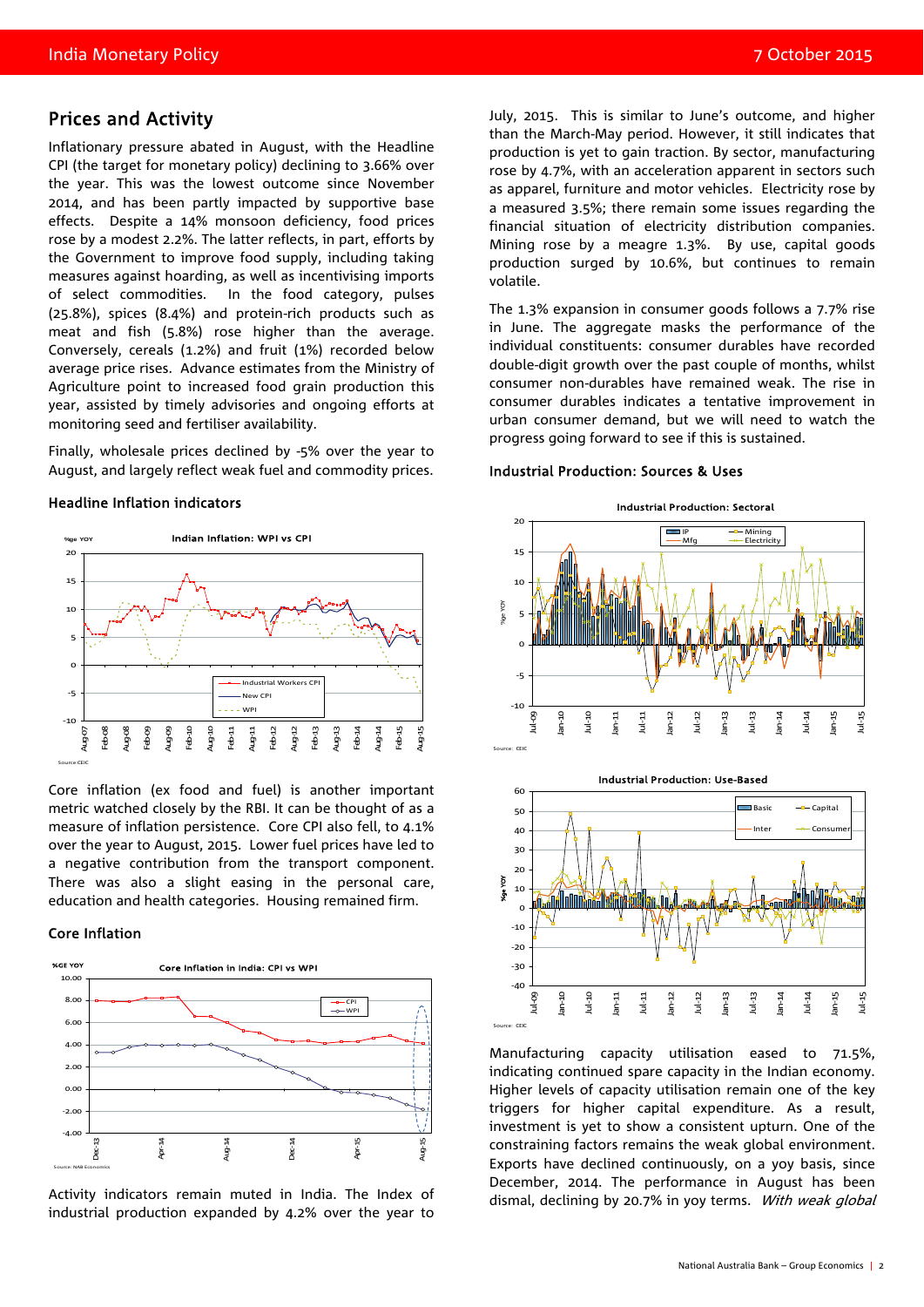demand contributing to lower capacity utilisation, the RBI is hoping to boost domestic demand through these rate cuts.

### External and Financial

The devaluation of the Renminbi in August triggered falls in Indian and other EM equity markets. However, conditions have since improved, and have received a fillip post the RBI rate cut (see below). Further, the rate cut has also boosted bonds, with the 10-year benchmark Government bond yield falling by around 20bp in the subsequent days following the rate cut. Such a move is likely to ease the Government's borrowing costs: it is estimated that Government is scheduled to borrow around INR2.3 trillion in securities during the second half of the 2016-17 financial year.

Indian equities have witnessed sharp outflows – as with other EMs – during August and September. The impact on debt securities has been relatively mild, by comparison. According to data from the NSE (National Stock Exchange) the impact of portfolio outflows on equities has been mitigated somewhat by demand from domestic institutional investors, including insurance companies.

#### Equities and Portfolio Inflows



The Indian Rupee was last trading around INR65.3 to the USD. Near term FX volatility had risen somewhat during

August, but has since settled down. The Indian rupee is among the better performing of the EM currencies over the past 3 months. In the Asian region, the Chinese Renminbi and the Hong Kong dollar have delivered slightly better returns; however, the Indian rupee has fared considerably better than the Indonesian Rupiah, Malaysian Ringitt, and, to a lesser extent, the Thai baht. Other EM currencies to have suffered sharp declines include: the South African Rand, the Turkish lira, Russian rouble and the Brazilian Real.







India's current account deficit for the June quarter came in at a modest 1.2% of GDP. The weak export performance is likely to see a modest deterioration in the September quarter. However, falling oil and commodity prices, and still weak imports will likely see only a modest deterioration.

More significantly, India's FX reserves remain strong, around USD350bn. Despite sharp equity outflows from portfolio investors, strong FDI inflows, as well as robust growth in NRI deposits (particularly NRE and FCNR) have helped maintain FX inflows.

India's modest current account deficit and high level of reserves act as external shock absorbers, and thereby offer a measure of protection in the present economic conjuncture.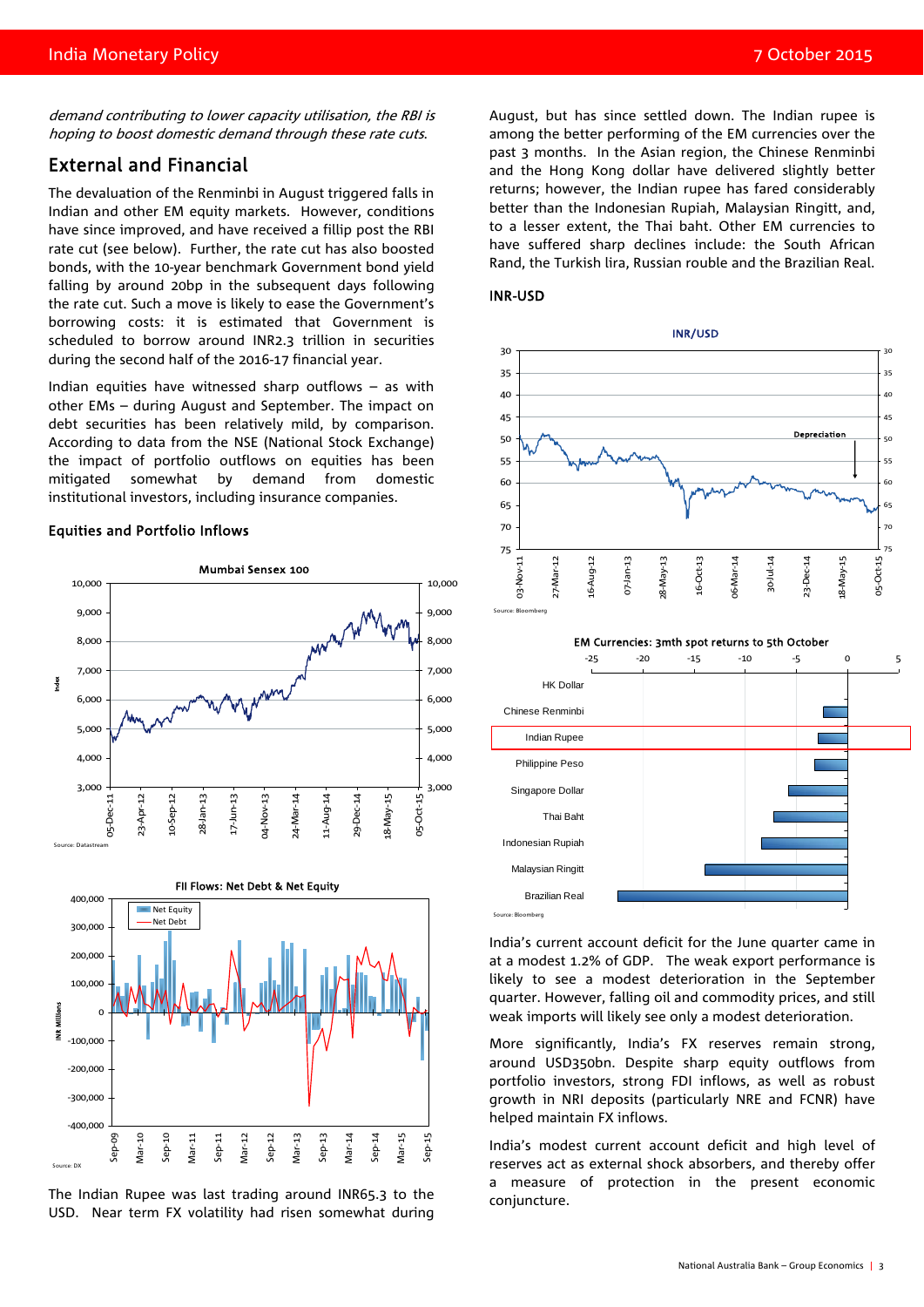#### FX Reserves



### Outlook

NAB Economics is forecasting the RBI to remain on hold at 6.75% for the remainder of 2015. During 2016, a further 50bp of rate cuts is anticipated (post the Budget), yielding a Repo rate of 6.25% by the end of 2016. The RBI will likely work with Government to pressure the banks to pass on most of the 125bp of rate cuts. So far, banks have only passed on between 50- 70bps.

In the near term, the favourable base effects are likely to dissipate and turn somewhat unfavourable, particularly in December. However, more supportive base effects are likely to re-emerge in early 2016, and remain particularly pronounced towards the middle of the year.

#### CPI Inflation: Base & Momentum Effects



Our projections remain broadly consistent with the RBI's inflation outlook. The RBI is forecasting inflation to average around 5.5% during the 2016-17 period, before moderating to around 4.8% by March 2017. Further, it also indicated a real interest rate of 1.5-2% as appropriate, based on the 1 year T Bill rate. The latter, typically, remains 25-50bp higher than the policy (Repo) rate.

The risks to our interest rate forecasts remain evenly balanced. Higher commodity prices, poor monsoon outcomes in 2016, limited progress on fiscal management and supply side pressures could lead to higher than expected inflation outcomes, and thereby prevent any future rate cuts. Conversely, an escalation in global deflationary forces might prompt a more aggressive response from the RBI.

### Other Measures

In addition, the Monetary policy review covered a number of regulatory developments. Some of the key measures include:

- \* The limits for Foreign portfolio investments in debt securities are to be specified in Rupee terms.
- Further, the limits in Central Government securities are to be increased in phases to 5% of outstanding stock by March 2018. This will ensure an additional INR 1,200bn increase in the limit. The requirement that investment will only be permitted in Government securities with a residual maturity of at least 3 years would still apply. In the current financial year, additional limits are to be increased on the  $12^{th}$  of October, and the  $1^{st}$  of January, 2016.
- To facilitate enhanced cross-currency hedging strategies, exchange traded currency futures and options will be introduced in 3 cross-currency pairs; EUR-USD, GBP-USD and USD-JPY. Guidelines are to be issued by the end of November, 2015.
- Resident entities will be able to increase their hedging limits in the OTC market from USD 250,000 to USD1 million. Further, to provide additional depth to the currency market, the RBI has proposed allowing financially sophisticated investors to participate (possibly as speculators), without access to an underlying asset. Related guidelines are expected to be released by end-December.